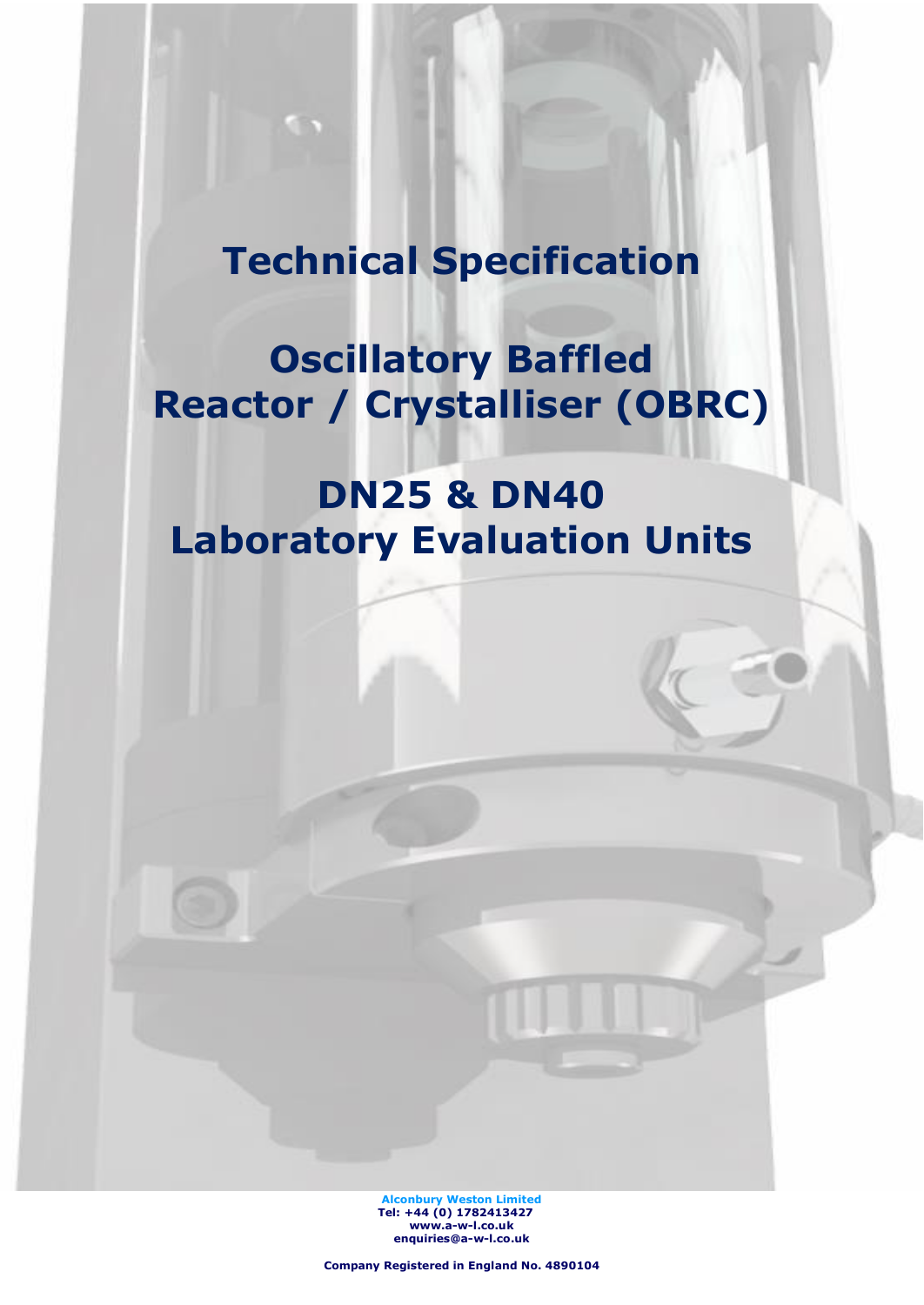

# **Overview:**

This Evaluation Reactor (OBR "Oscillatory Baffled Reactor") has been manufactured for the intended use of evaluating the potential benefits of oscillatory baffled mixing with chemical reactions and crystallisations. It will allow the investigation of the fundamental kinetics and critical process parameters such as reactant ratios, cooling rates, temperatures, addition rates etc. and what benefits the baffled mixing can bring. It can be used as a direct substitute for batch stirring of reactions or crystallisations. These results can then be taken, scaled-up and validated in a COBR/COBC or scaled up to a larger OBR system.

The framework and vessel mountings are standardized to allow either a DN40 or DN25 vessel to be used.

|                              | <b>DN25 Vessel</b>                                                                 | <b>DN40 Vessel</b>                             |
|------------------------------|------------------------------------------------------------------------------------|------------------------------------------------|
| <b>Temperature Range:</b>    | $-20$ °C $\sim$ +120 °C                                                            | $-20$ °C $\sim$ +120 °C                        |
| <b>Oscillator Frequency:</b> | $0.1$ Hz $\sim$ 6.0 Hz<br>in 0.1 Hz increments                                     | $0.1$ Hz $\sim$ 6.0 Hz<br>in 0.1 Hz increments |
| <b>Oscillator Stroke:</b>    | 5 mm $\sim$ 40 mm<br>5 mm $\sim$ 60 mm<br>in 1 mm increments<br>in 1 mm increments |                                                |
| <b>Operating Pressure:</b>   | Ambient<br>Ambient                                                                 |                                                |
| <b>Working Volume:</b>       | 110 ml                                                                             | 280 ml                                         |

#### **Operating Parameters:**

Although the above conditions are individually possible, no guarantees can be given for any particular combination. The overall speed of the oscillation is limited by the linear motor and whilst, for example 10mm at 6Hz is possible, 40mm at 6Hz may not be.

#### **Materials of Construction:**

The wetted parts of the OBR are manufactured, as standard, from the following materials:

| Glass Vessel:               | Borosilicate 3.3  |
|-----------------------------|-------------------|
| Interface Collar(s)         | 316L              |
| <b>Bottom Outlet Valve:</b> | PEEK / FFKM / FEP |
| Splash Cap:                 | <b>PTFF</b>       |
| Baffle String:              | 316L/PEEK         |

Alternative materials, where suitable, are available on request.

#### **Weights and Dimensions:**

| Reactor:  | 40kg, 410mm x 410mm x 815mm (width x depth x height) |
|-----------|------------------------------------------------------|
| Controls: | 20kg, 525mm x 400mm x 310mm (width x depth x height) |

Page | 1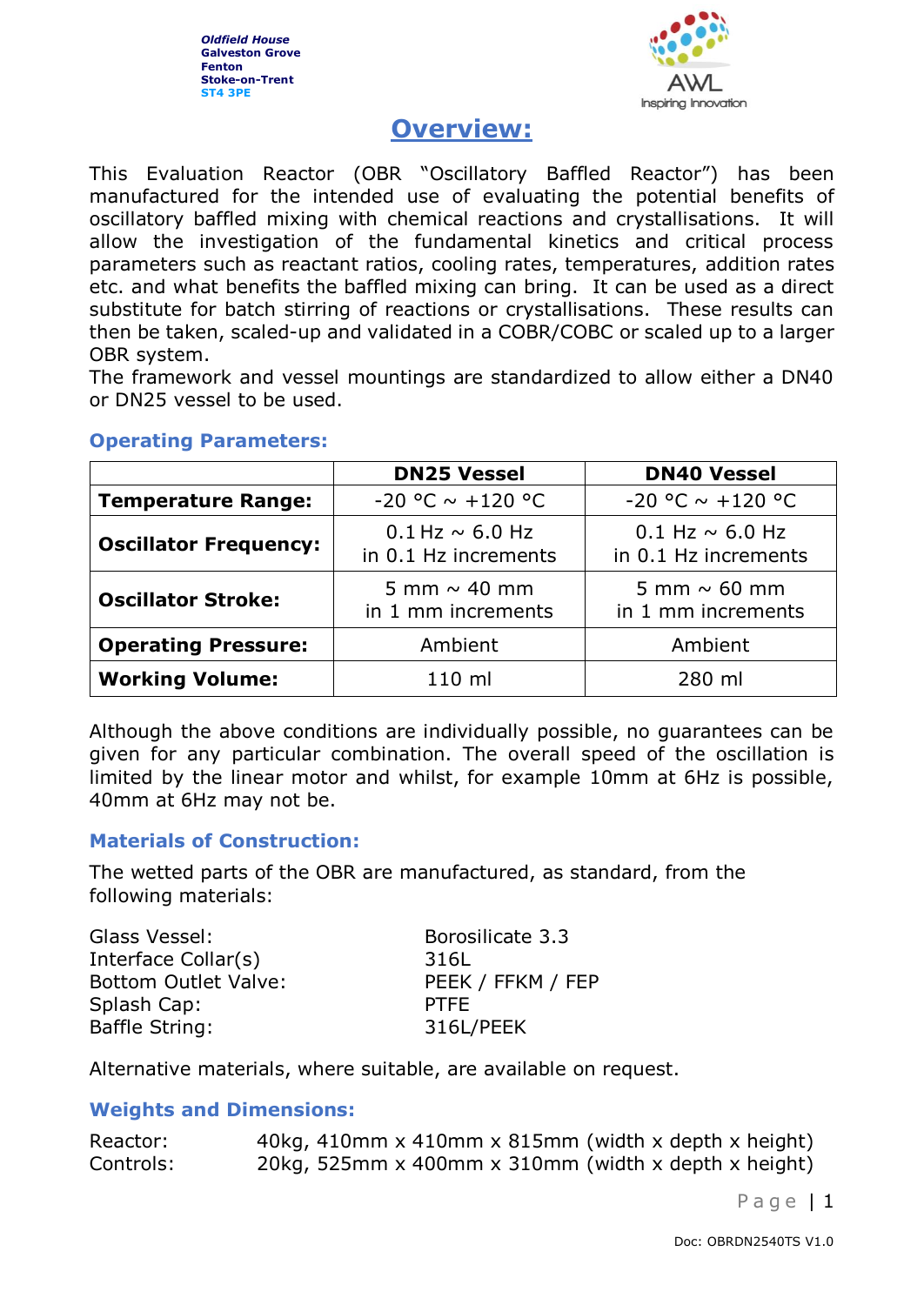

# **System:**

## **Reaction Vessel:**

The Reaction Vessel comprises of straight glass sections with 316L end caps and intermediate process insertion collars. The design is such that the smooth bore and minimal dead volume connection and sampling points allow the operator to work with heterogenous solids with minimal hang-up.

The intermediate process insertion collar can be used for sampling or PAT and can be supplied with a range of fittings to suit the operator's requirements.

The reactor can be supplied with either a 25mm or 40mm diameter vessel to suit the end user requirements.

Vessel, end caps and intermediate collars are fully jacketed to achieve optimum temperature control throughout the reactor.



*Figure 1: OBR Vessel, support structure and control panel*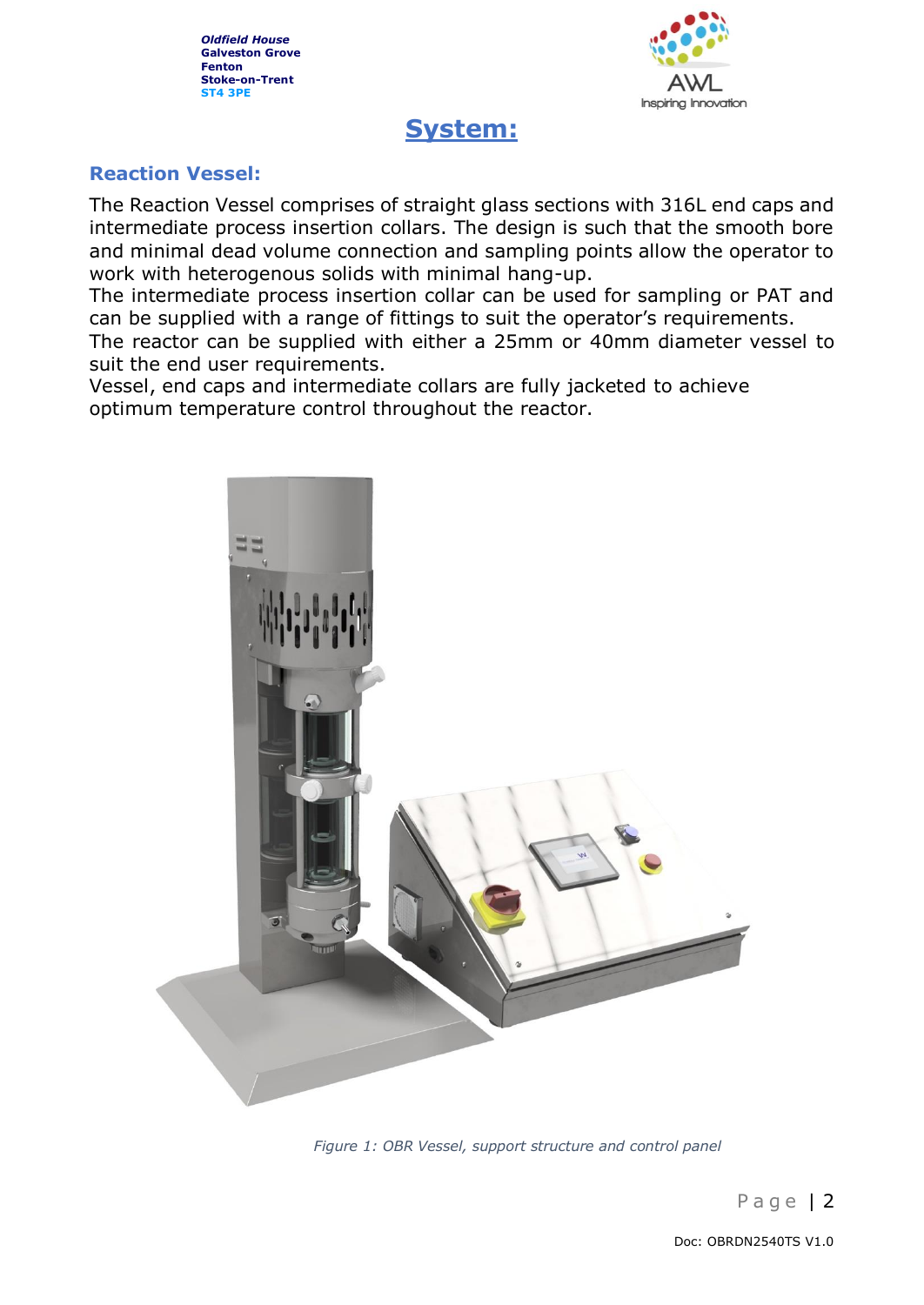# **General Arrangement:**





Doc: OBRDN2540TS V1.0

*Figure 2: OBR40 General Arrangement*

410.0 SQ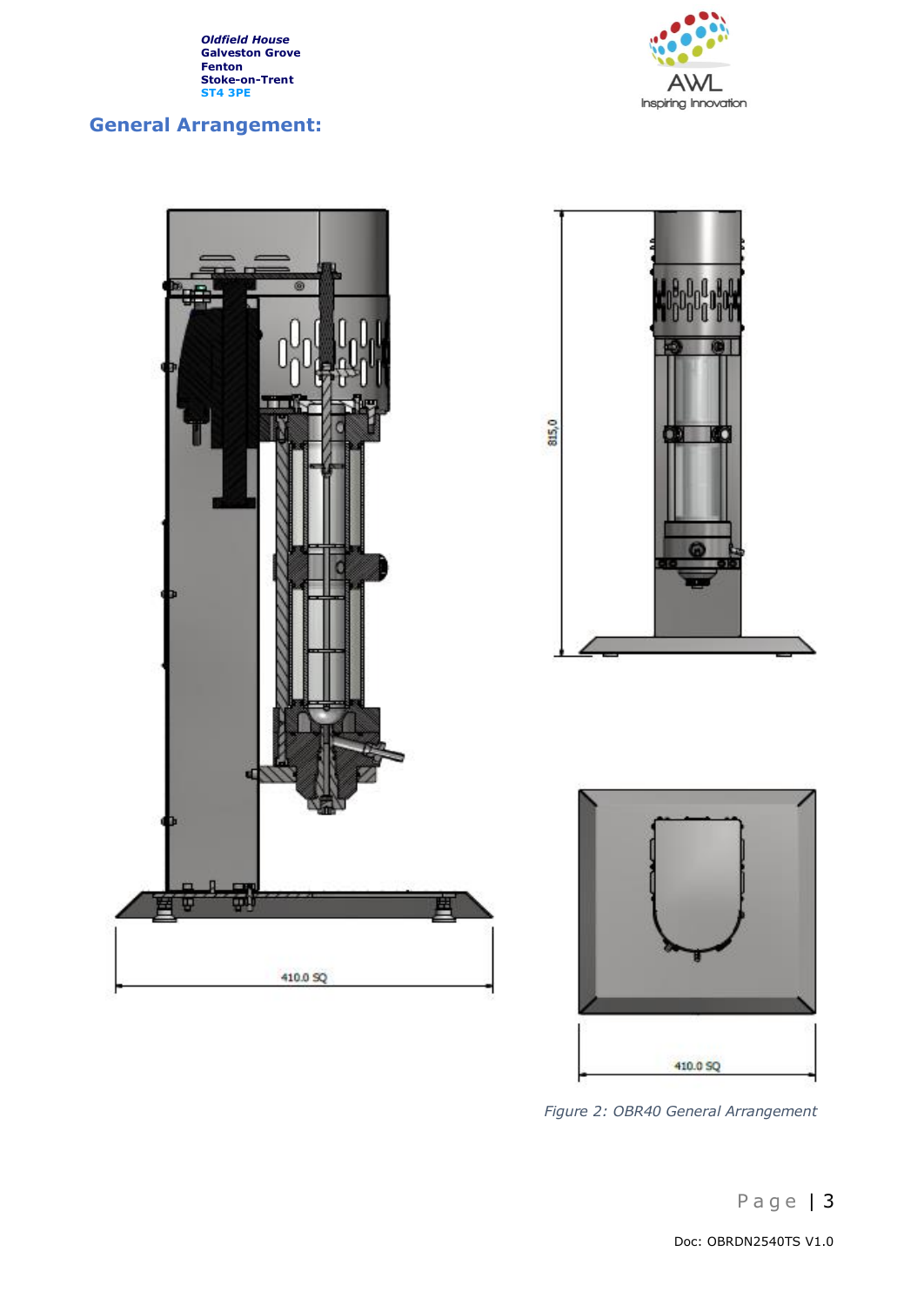

#### **Support Structure:**

The reaction vessel is supported on a stainless steel support structure. The rear stainless steel support structure encloses the drive mechanism and moving parts.

The vessel can easily be removed from the support structure for cleaning purposes.

#### **Drive System:**

The drive system consists of a linear motor and controller, pre-programmed to allow the amplitude and frequency of the baffled agitator to be adjusted via the touch screen which is mounted on the control system cabinet.

The linear motor and all moving parts are built in to the frame and enclosed behind the meatal guard.



*Figure 3: HMI Touchscreen Controls*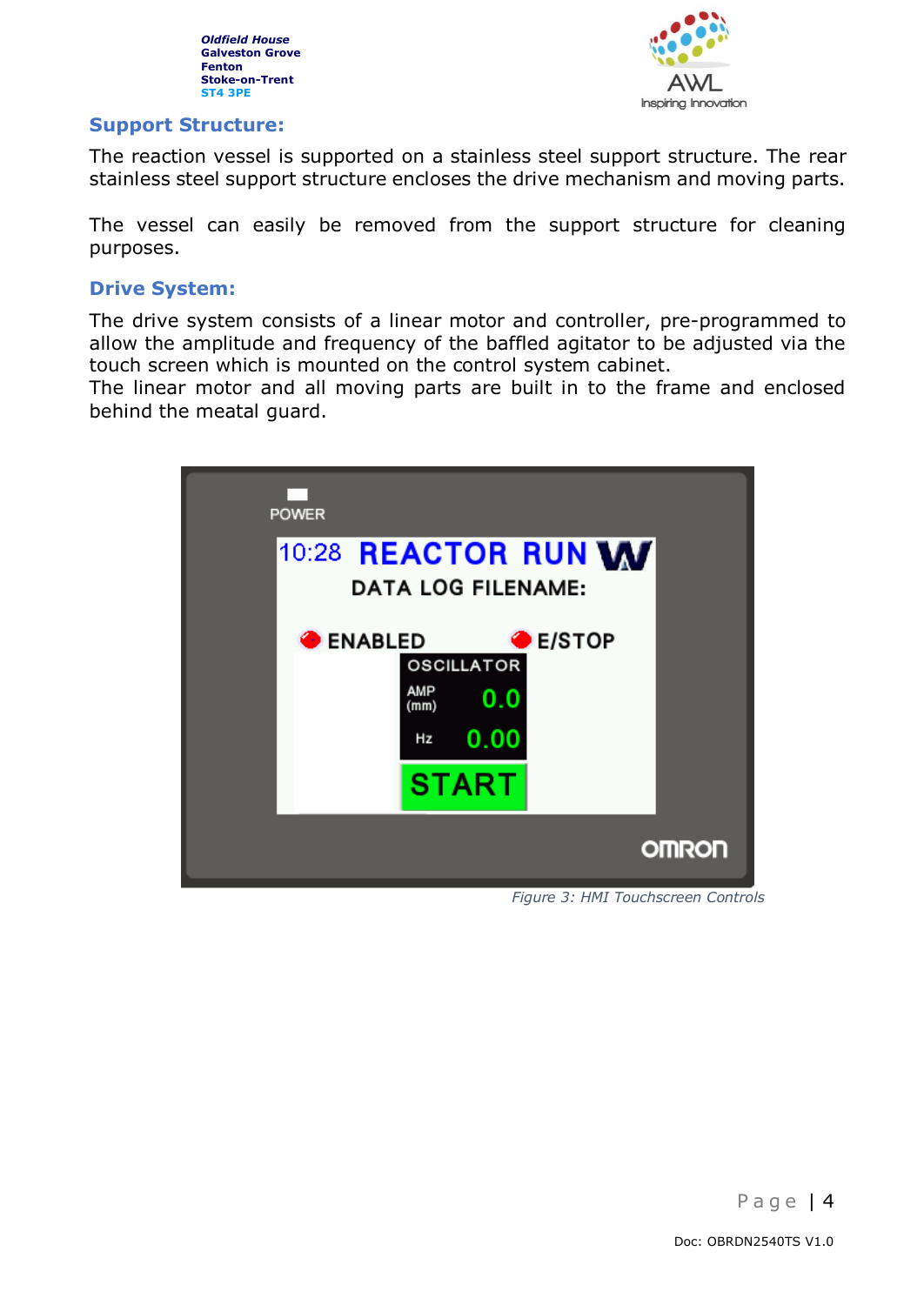



# **Control System:**

The control system cabinet houses the PLC, drive controller, safety circuits (Emergency Stop) fuses and power isolator and an on-board touch screen to allow the control system to operate as a standalone unit without the need for an external laptop or PC.





*Figure 4: Control Panel*

# **Electrical Specifications:**

Supply: 1 phase, N and Bonded Earth, 230 Volts, 50Hz (alternative configurations are available on request).

The machine operating current is up to 10 Amps.

The supply to the control panel must be via an earthed mains connector.

#### Temperature:

The control system should be operated in an ambient temperature of between 0 and 50°C. (140°F). Storage should be within an ambient temperature range of 0 to 65 °C and a relative humidity range of 5 to 95% non-condensing.

# **Documentation:**

Each unit is supplied with one hard and one electronic copy of the documentation package which includes the following items:

- Operations and Maintenance Manual
- CE Declaration of Conformity
- General Arrangements and Parts Lists
- Electrical Schematic Drawings
- Proposal and Technical Specifications
- Safety Documentation

Page | 5